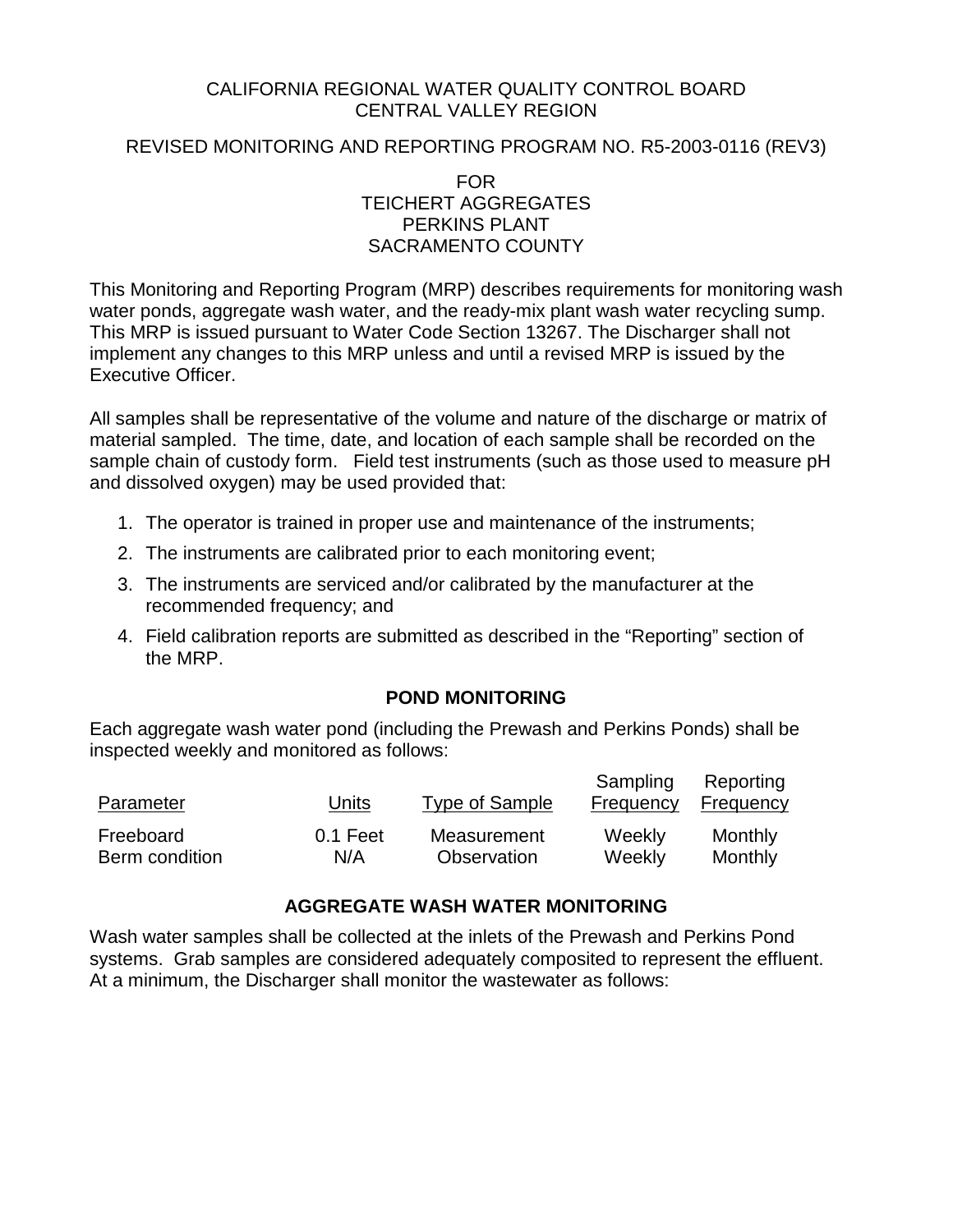| Constituent/Parameter                     | Units | Type of<br>Sample | Sampling<br>Frequency  | Reporting<br>Frequency <sup>3</sup> |
|-------------------------------------------|-------|-------------------|------------------------|-------------------------------------|
|                                           |       | Meter             |                        |                                     |
| <b>Flow</b>                               | gpd   | Observation       | Daily                  | Monthly                             |
| pH                                        | Std.  | Grab              | Monthly                | Monthly                             |
| <b>Total Dissolved Solids</b>             | mg/L  | Grab              | Monthly                | Monthly                             |
| Total Petroleum Hydrocarbons <sup>1</sup> | mg/L  | Grab              | Quarterly <sup>2</sup> | Monthly                             |

<sup>1</sup> For the Perkins Pond system only.<br><sup>2</sup> The semple fractional spall be deil

The sample frequency shall be daily when slurry from the asphalt plant bag house is discharged to the ponds.

 $\frac{3}{10}$  Include all results in the Monthly Monitoring Report; quarterly results shall be included in the last Monthly Monitoring Report of the quarter.

# **READY-MIX PLANT WASH WATER RECYCLING SUMP MONITORING**

The Ready-Mix Sump shall be monitored as follows. Freeboard shall be measured vertically from the surface of the sump water to the top of the concrete sump and shall be measured to the nearest 0.1 feet.

| Constituent/Parameter | Units      | Type of<br><b>Sample</b> | Sampling<br><b>Frequency</b> | Reporting<br>Frequency $3$ |
|-----------------------|------------|--------------------------|------------------------------|----------------------------|
| Freeboard             | $0.1$ feet | Measurement              | Weekly                       | Monthly                    |

## **REPORTING**

In reporting monitoring data, the Discharger shall arrange the data in tabular form so that the date, sample type (e.g., effluent, pond, etc.), and reported analytical result for each sample are readily discernible. The data shall be summarized in such a manner to clearly illustrate compliance with waste discharge requirements and spatial or temporal trends, as applicable. The results of any monitoring done more frequently than required at the locations specified in the Monitoring and Reporting Program shall be reported in the next scheduled monitoring report.

As required by the California Business and Professions Code Sections 6735, 7835, and 7835.1, all Groundwater Monitoring Reports shall be prepared under the direct supervision of a Registered Engineer or Geologist and signed by the registered professional.

## **A. Monthly Monitoring Reports**

Monthly Monitoring Reports shall be submitted to the Regional Board on the **1st day of the second month following sampling** (i.e. the January Report is due by 1 March). At a minimum, the Monthly Monitoring Report shall include:

1. Results of pond, aggregate wash water, and Ready-Mix Plant wash water recycling sump monitoring.